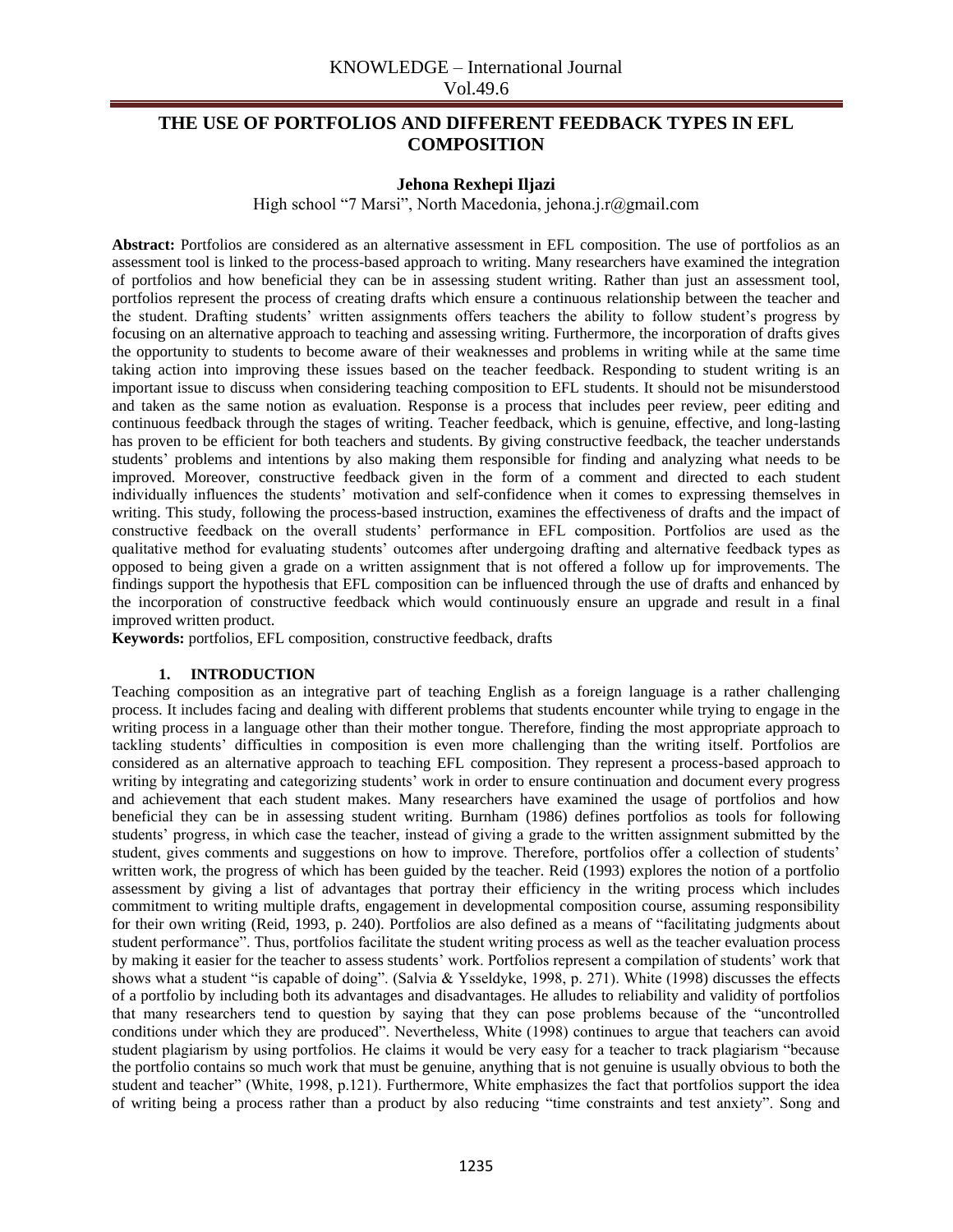August (2002) in their research about portfolio assessment, report satisfactory results for ESL students who were evaluated through the process of using portfolios and considers them as a suitable alternative assessment tool (Song & August, 2002).

Finding the appropriate approach of teaching writing means also finding the best way to respond to students' writing. When planning to respond to student writing, teachers need to keep in mind that the purpose of the response or feedback should be helping students and guiding them toward improvement in their writing process. The teacher should be careful in not imposing his/her own opinion or belief to students when giving them feedback. It is reported that teachers' expectations are narrow and subjective, and they should "negotiate with their students about the intentions of their texts" and not always expect their writing to be what teachers think of as the perfect error-free text in their imagination (Silva & Matsuda, 2001, p.210). There has been a controversy between the usage of descriptive feedback against evaluative feedback. Many researchers have also argued about the effectiveness of corrective feedback and have often argued over its positive and also potential negative effects upon student writing. Furthermore, the modern approaches to writing lean towards contemporary ways of responding or giving feedback, including peer feedback and conferencing as current trends in this field of study. Descriptive feedback offers detailed information, which can be found in the form of oral or written comment, and which gives students insights into what needs to be improved in their writing. Rodgers (2006) explores the purposes of descriptive feedback by providing examples and by emphasizing its positive effects and the importance of using it when responding to writing. She claims that descriptive feedback is not judgmental, meaning that it does not judge teaching and learning as good or bad, but it provides process-based feedback where decisions are made with students, rather than for them. Therefore, according to this outline, this paper aims to explore and investigate the effects of portfolios as part of an intensive composition course which includes multiple drafts and the use of a more constructive feedback by the teacher on students' results in writing. Thus, the hypothesis of this paper is as follows: The use of drafts in written assignments as part of portfolios, in combination with descriptive feedback can improve students writing through the process of teaching and learning EFL composition.

#### **2. MATERIALS AND METHODS**

The study was conducted according to a detailed plan with the intention of ensuring reliability of results. There were 25 students who participated in this composition course who were attending intermediate to upper-intermediate level of English language instruction. Their proficiency level was based on their final grades from the previous year and their proficiency in writing or their ability to write was not previously accounted for. Therefore, students signed their names on a list that was handed to them and agreed to attend a composition course where they would have to commit to writing on different topics presented by the teacher. Through this process, students were allowed to be creative and write freely in the beginning by getting descriptive feedback for everything they wrote so that they were ready to follow strategies on how to write in a more organized way that would be evaluated by the teacher based on the five criteria that were presented to the students before writing the final three drafts. The composition course lasted for two months and ensured the creation of portfolios where each student had their written assignments gathered in one place for the teacher to compare the results. Therefore, the method for gathering data for this research was qualitative and relied on the compilation of students' continuous progress. The last assignment that students produced in three drafts was taken as the sample for analyzing students' progress. Even though students' work had been evaluated by giving them descriptive feedback throughout the whole course, apart from the descriptive comment, a grading scale was used for grading the last assignment in order to ensure validity or the results obtained. The "Sample Analytic Scale" presented by Reid (1993) (see Appendix 1) was used in my previous research on the comparison of controlled and free writing. The use of the scale will be presented in the form of a table given in the appendix, reporting all of the students' scores individually for all three drafts and given categories.

#### **3. RESULTS**

All three drafts submitted by the students for the portfolio were analyzed according to the analytic scale in order to follow students' progress through the actual instruction. Detailed results from drafts are shown in Table 1 (see Appendix 2). The following figures will show how students have progressed throughout the drafts in five categories as separate units and throughout drafts as whole essays.'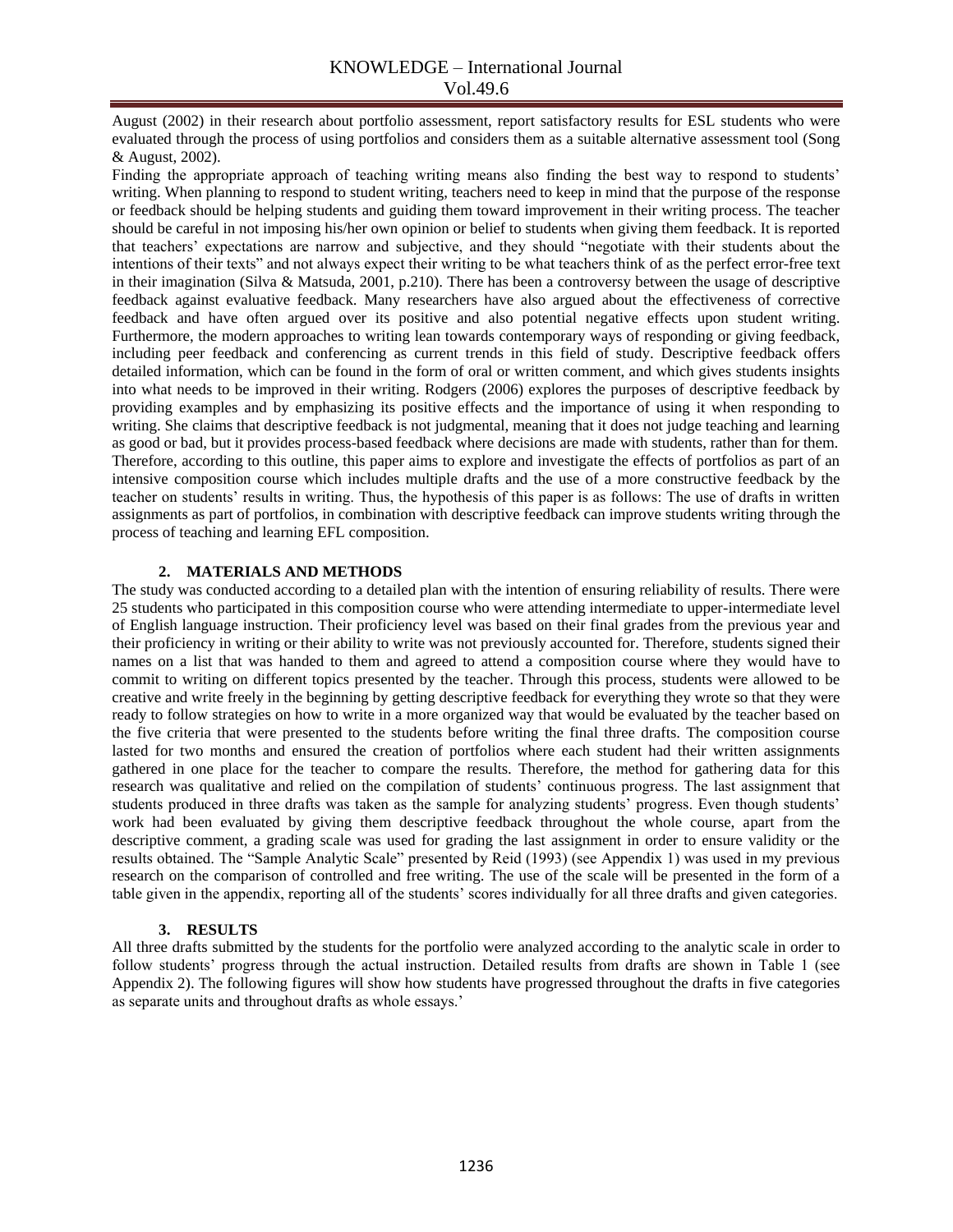

*Figure 1. Draft results for all five categories*

As shown in Figure 1, introduction has been evaluated with an average of 3.12 in the first draft. The average has increased in the second draft, which implies that students have performed better with an average of 5.36. The third draft has also shown progress, increasing the average to 6.32. These results show a significant progress from the first draft to the second one where students have improved by about 2.24, whereas there is a slighter difference from the second draft to the third one of about 0.96. The overall difference from the first draft to the last one is 3.2. In the category of support, students' performance was evaluated with an average of 3.92 out of 10. There has been a significant increase in students' ability to provide support in their essays in the second draft where they scored an average of 6.08. On the other hand, less progress was shown from the second draft to the third one, with an average of 6.56. According to these results students have shown a progress of 2.16 points from the first draft to the second one, while the progress from the second draft to the third one has resulted in lower points of about 0.48. Nevertheless, it must be noted that the difference between the first draft and the last draft of about 2.64 shows considerable success. In the category of organization, students' success is represented by an average of 3.2 in the first draft. The second draft showed a considerable difference with an average of 6.68. A slighter difference was detected from the second draft to the third, with an average of 6.8. However, students' progress in organizing their essays from the first draft onto the second one is very significant with a difference of 2.48 while the second draft differs from the third one by 1.12. Students' progress in the category of organization as well as in the first two categories has shown higher progress between the first and the second draft whereas the difference results in 3.6, which is higher from the two categories mentioned above, especially support. Vocabulary and sentence structure is the fourth category that has been analyzed throughout the three student drafts. In the first draft, students' performance as regards the vocabulary they have used and the way they have structured their sentences has resulted in an average of 3.84. The second draft has shown an increase with an average of 5.76 and following this, the third draft with an average of 7.28. In this category, students' progress is similar among drafts. There is a difference for 1.92 between the first and the second draft, while the progress between the second and the third draft shows a difference of 1.52. The overall progress from the first draft to the last one in this category is slightly higher than the previous category of organization, the figure being 3.68. The fifth and last category is grammar and spelling which has resulted in the following outcomes. Students' average in the first draft for this category is 4.48, which is the highest average of all other categories for the first draft. The averages of the second and the third draft are 6.48 and 7.84, respectively. The difference between the first draft and the second drafts shows the highest progress of 2 points, whereas the difference between the second and the third one is 1.36. Overall, students have progressed from the first draft to the last one by 3.36 which is approximately similar to the progress in the category of introduction.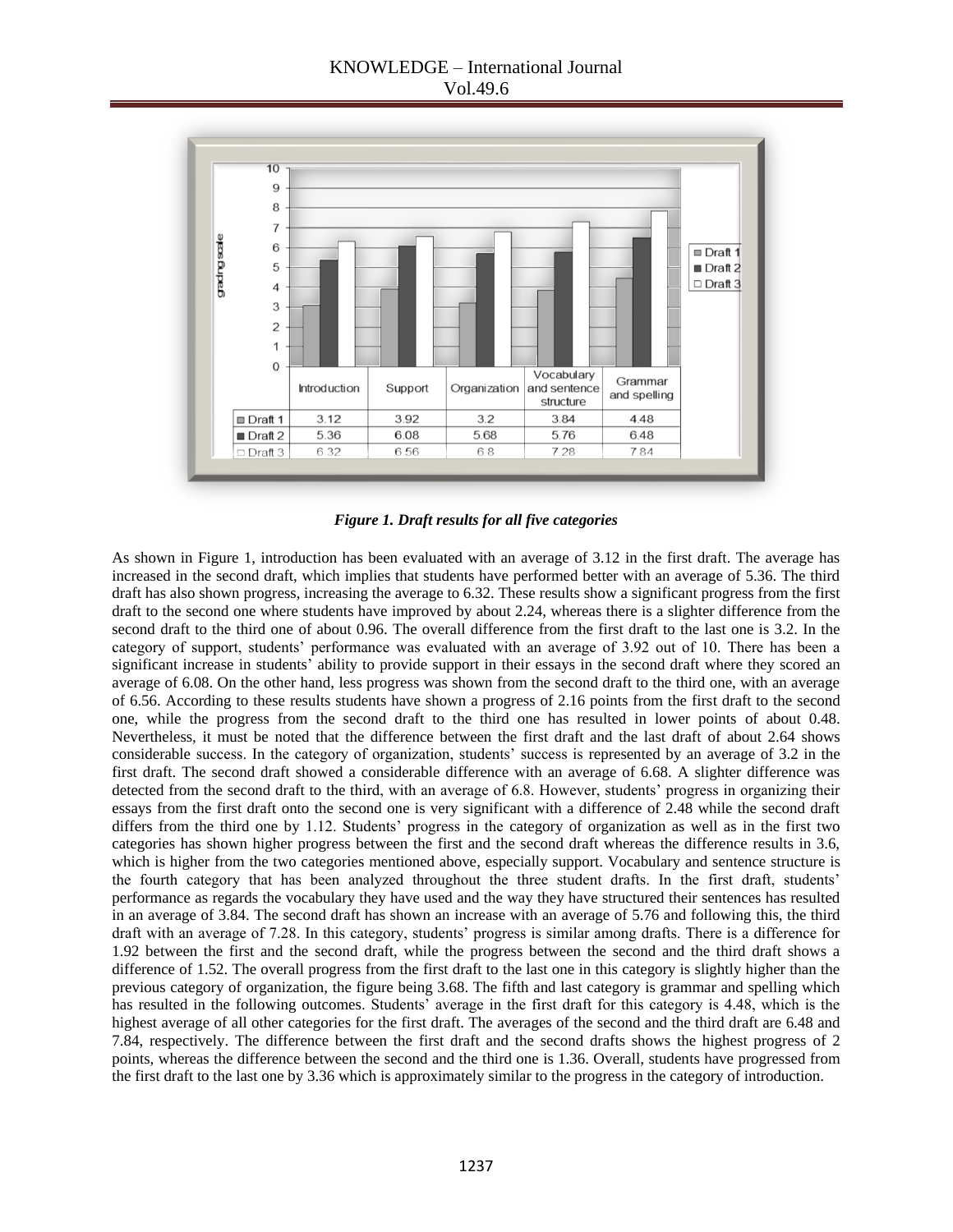#### **4. DISCUSSIONS**

The detailed analysis of the findings of this study supports the hypothesis of this research. Results from one draft to the other show that students have benefited from the use of drafts by showing significant increase in results in most categories they have been evaluated in. The use of portfolios enabled the compilation of all students' work throughout their composition course by providing a detailed and continuous follow-up to all of the students' assignments. Portfolios also gave the students a sense of achievement as they were also able to trace their own improvements and become more aware of their progress, which increased their own self – confidence. Moreover, the use of drafts gave students the chance to 'redeem' themselves, in the way they could go back to their own writing and improve based on the teacher feedback. Therefore, the second part of the hypothesis included the teacher feedback, which also played an important role in the students' overall progress. Giving descriptive feedback with an explanation of what needs to be improved to each of the students' written assignments proved to be very influential to students' overall results. In a similar study, Kasper (1995) reported enhanced progress among students attending a "non-judgmental approach" in opposition to students who followed an "error-oriented approach". Moreover, after expanding the notion of this nonjudgmental approach, Kasper and Petrello (1996) emphasize the decreased level of anxiety and increased level of students' performance that this approach offers. After getting a long descriptive feedback, students were expressing their ideas and thoughts in a contextualized setting, and even though they paid attention to accuracy to a certain level, they were more concentrated on getting their ideas across and were looking forward to the comments they would get from the teacher. Students' attitude towards writing was in a way determined by the feedback they would get. Praising the student about the positive things in their writing and explaining what should be improved, encourages them to look critically at things that needed to be developed further.

#### **5. CONCLUSIONS**

The findings of this research offer a qualitative approach to teaching writing to EFL students by presenting real improvements in students writing, even in cases where students were exposed to EFL composition for the first time. Using drafts as part of portfolios has proven to be engaging for both the teacher and students by creating an environment where students believe they can improve. Instead of going from one written assignment to the other and getting a fixed grade for them, drafts offer students the possibility of going back to their own work and fix problems which can be prevented in the upcoming written assignment. Moreover, ways of responding to student writing could also be helpful for teachers seeking to vary their approach to giving corrective feedback in a school environment. Applying a non-judgmental approach by offering students descriptive feedback for the work that they have done has resulted in positive outcomes. The use of descriptive feedback was precisely one of the factors that increased students' motivation to continue their instruction in writing in this case study. Moreover, students' work was being valued by providing constructive feedback rather than just correcting mistakes and evaluating it with a grade. Finally, it depends on the teacher and his/her ability to analyze students' needs and decide which approach would be most suitable for his/her students in a certain school environment. One of the limitations of incorporating portfolios and descriptive feedback into EFL composition is that they are time consuming and involve a load of work that needs to be done by the teacher. Thus, finding ways of increasing teacher's motivation in using this approach would serve as a basis for new research.

#### **REFERENCES**

- Abhakorn, J. (2014). Investigating the Use of Student Portfolios to Develop Students' Metacognition in English as a Foreign Language Learning. Journal of Language Teaching and Research, Vol 5 (1), pp. 46-55
- Bader, M., Burner, T., & Varga, Z. (2019). Student perspectives on formative feedback as part of writing portfolios. Assessment & Evaluation in Higher Education, 44(7), 1017-1028. <https://doi.org/10.1080/02602938.2018.1564811>
- Barrot, J. S. (2016). Using Facebook-based e-portfolio in ESL writing classrooms: impact and challenges, Language, Culture and Curriculum, 29(3), 286-301. https://doi.org/10.1080/07908318.2016.1143481
- Burnham, C. C. (1986). Portfolio evaluation: Room to breathe and grow. In C. Bridges (Ed.), Training the new teacher of college composition (pp. 125-138). Urbana, IL:NCTE.
- Kasper, L. F. (1995). Applying the Principle of Nonjudgmental Awareness to the ESL Writing Class. Journal of Teaching Writing, v14 n1-2 p73-85 1995.
- Kasper, L. F., & Petrello, B. A. (1996). Responding to ESL Student Writing: The Value of a Nonjudgmental Approach. Community Review, v14 p5-12 1996
- Mokhtaria, L. (2015). The use of portfolio as an assessment tool. International Journal of Scientific & Technology Research, 4, 170-172.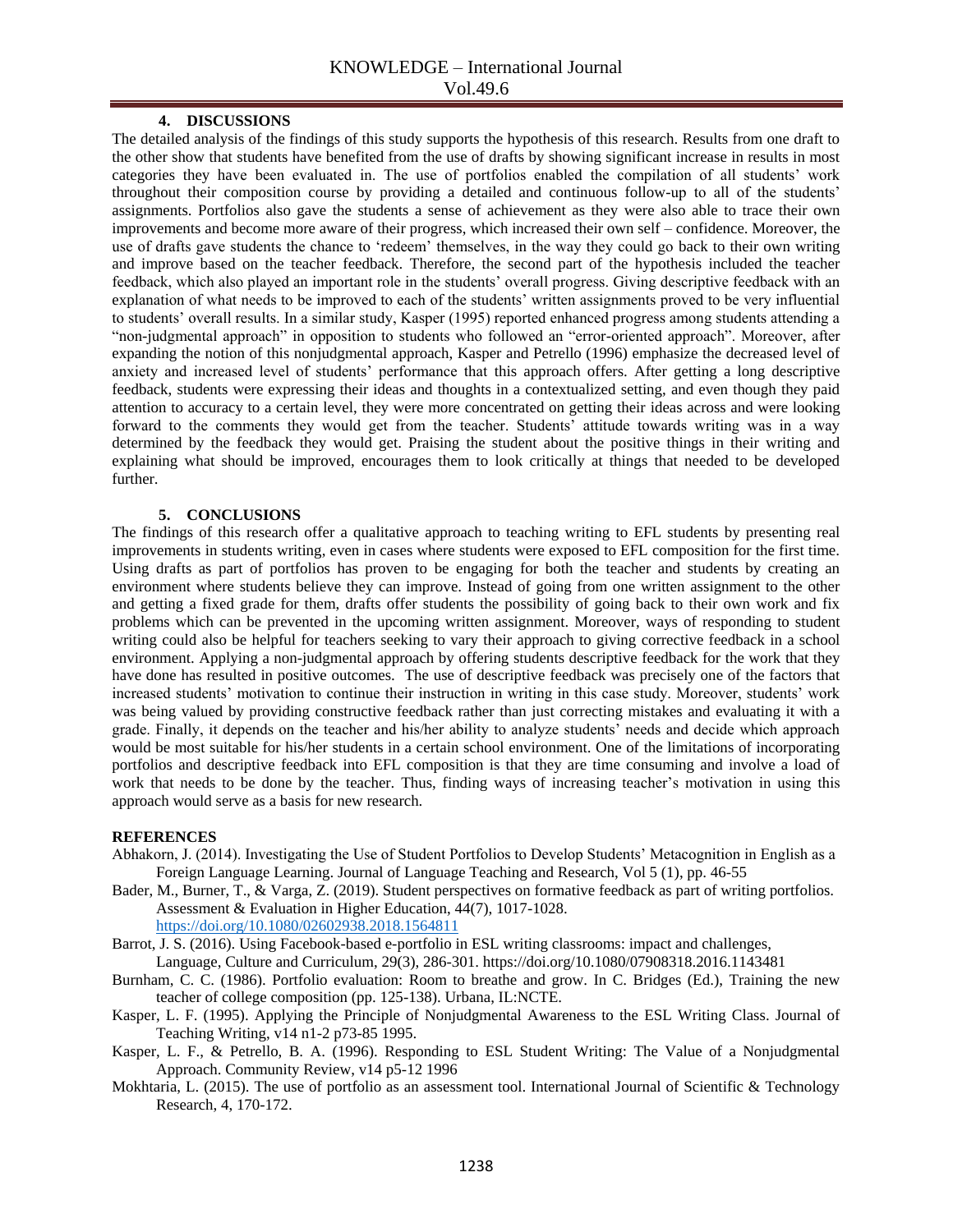Reid, J. M. (1993). Teaching ESL writing. United States of America: Prentice Hall Regents.

Rodgers, C. R. (2006). Attending to Student Voice: The Impact of Descriptive Feedback on Learning and Teaching. New York: Blackwell publishing

Salvia, J & Ysseldyke, E. (1998). Assessment. (7th Ed.). Boston: Houghton Mifflin Company

Silva, T., & Matsuda, P.K. (2001). On Second Language Writing. Mahwah: Lawrence, Erlbaum

Song, B., & August, B. (2002). Using portfolios to assess the writing of ESL students: a powerful alternative? Journal of Second Language Writing; February, Vol.11 Issue 1, p49, 24p

Wang, L., & He, C. (2020). Review of Research on Portfolios in ESL/EFL Context. Canadian Center of Science and Education. English Language Teaching; Vol. 13, No. 12. doi: 10.5539/elt.v13n12p76

White, E. M. (1998). Teaching & assessing writing. (2nd Ed.) Portland: Calendar Island Publishers

### **Appendix 1**

#### **SAMPLE ANALYTIC SCALE**

Rate each feature for its overall merit by circling the appropriate number. Total the points in each category and write the total at the bottom.

| Introduction                      |                | 2 4 6 8 10 |     |            |
|-----------------------------------|----------------|------------|-----|------------|
| Support                           |                | 2 4 6 8 10 |     |            |
| Organization                      |                | 2 4 6 8 10 |     |            |
| Vocabulary and sentence structure |                |            |     | 2 4 6 8 10 |
| Grammar and spelling              | $\overline{4}$ |            | 6 8 | 10         |

Adapted and modified from: Reid, J. M. (1993). Teaching ESL writing. United States of America: Prentice Hall Regents